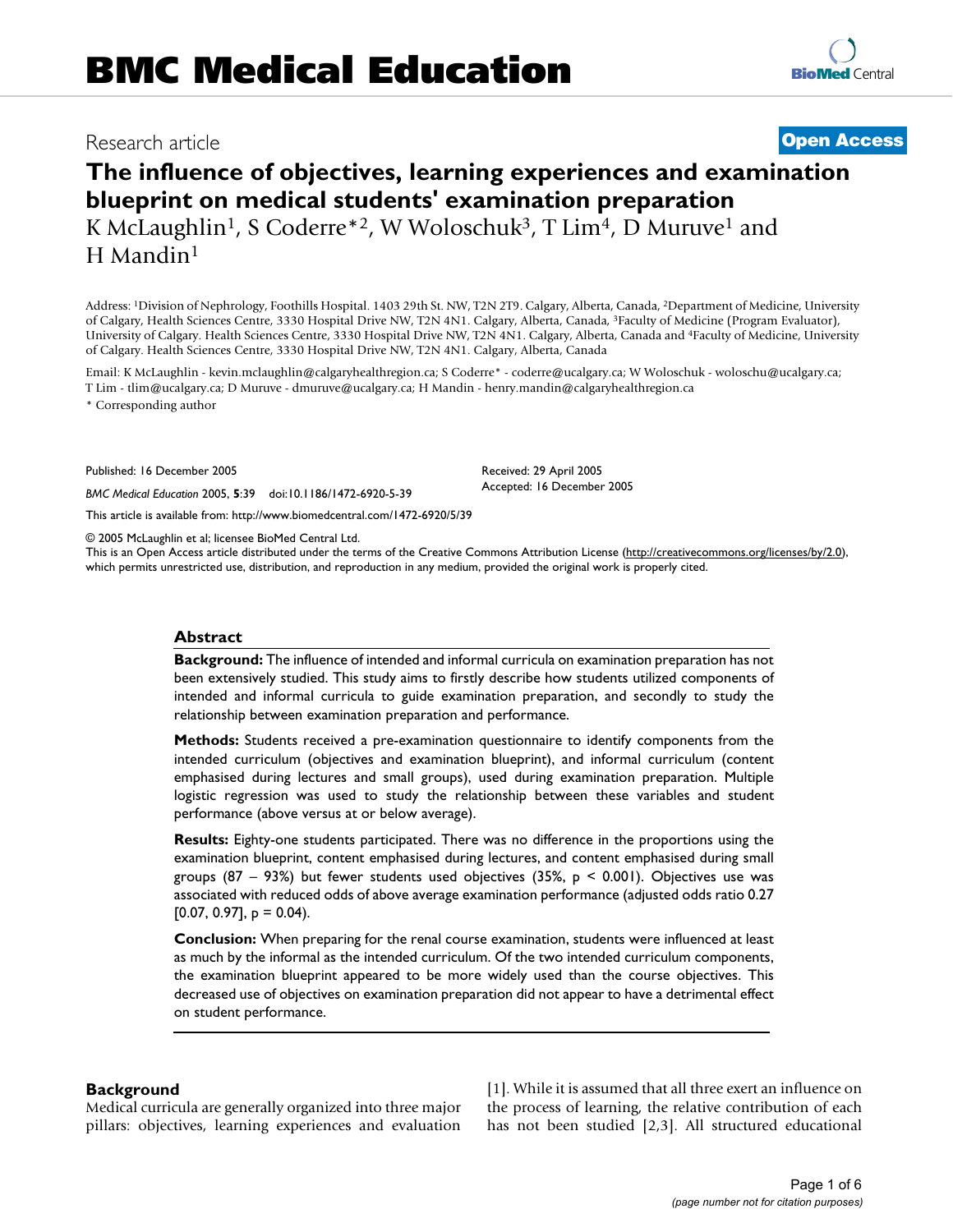



activities should, ideally, have a single curriculum that guides student learning – the 'intended curriculum' [4,5]. Hafferty defines this as "the stated, intended and formally offered and endorsed curriculum" [4]. This curriculum is best reflected by course objectives and the examination blueprint, linked to congruent learning experiences and evaluation as depicted by the 'cybernetic model' (figure 1). Any incongruence within these pillars of education may lead to the development of an alternative curriculum. For example, teaching that veers from the intended curriculum as identified by the course objectives may create a second curriculum – the 'informal curriculum' [4]. Hafferty defines this curriculum as "an unscripted, predominantly ad hoc, and highly interpersonal form of teaching and learning that takes place among and between faculty and students" [4]. The personal nature of content taught by faculty in lectures and small groups best reflects this definition of the informal curriculum. Hafferty also defines a third curriculum, the 'hidden curriculum' [4,6], as "a set of influences that function at the level of organizational structure and culture" [4]. Repeated discrepancy between what students perceive that they need to know [for examination purposes] and the stated course objectives can potentially lead to a 'local culture' whereby a hidden curriculum is created. The hidden curriculum highlights the importance of congruency within the cybernetic model.

In an attempt to share the intended curriculum with students and minimise the effect of alternative curricula, at the University of Calgary 'core documents' are given to students to provide emphasis on course material and to guide learning. In addition to course objectives, most core documents also include a detailed examination blueprint. This blueprint is used to guide both the selection of course content and the end of course examination [7]. The relative influence of the components of the intended curriculum, represented by course objectives and examination

blueprint, on students' preparation for the end of course examination is unknown. Similarly, the influence of the informal curriculum, represented by content taught in lectures and small groups, on examination preparation is also unknown. Knowledge of which components influence examination performance would be valuable in increasing the efficiency and effectiveness of curricular design.

The first objective of this study was to describe the frequency with which students utilized components of the intended and informal curricula to guide preparation for the first year undergraduate renal course examination. This course has a total of 108 hours of instruction, with close to 50% of these hours spent in small group teaching that closely follows relevant lectures. The second objective was to study the relationship between the use of these components and examination performance. It is our belief that by publishing the examination blueprint, the effect of the hidden curriculum is reduced, such that the process of evaluation becomes an ally rather than an enemy of the intended curriculum. Hence, it was hypothesized that publication of the objectives in the core document (intended curriculum), including the examination blueprint, would lead to increased utilization of these components by the students in their examination preparation, and consequently increased success in the examination.

#### **Methods**

On the day prior to the end-of-course certifying examination, first year medical students in the renal course were given a questionnaire that asked about their preparation for the upcoming exam. Students were asked to indicate, using a 5-point Likert type scale, the extent to which components from the intended curriculum (course objectives and the examination blueprint), and components from the informal curriculum (content emphasised during lectures and small groups), influenced their examination preparation. The responses for these four components were then dichotomised [8]. The positive responses from the scales ('agree' and 'strongly agree') were combined and given a value of 1. Negative responses were combined in a similar fashion and given a value of 0. Non-responses and neutral responses ('neither agree nor disagree') were coded as missing values.

To study the relationship of these four variables to student performance the students were divided into two groups, those with above average scores, and those with scores at or below average, on the renal end-of-course examination. Using the mean score to split the class instead of pass-fail was based upon the fact that the number of students failing was small and considering this as an end-point would reduce the power of the study. Assuming a sample size of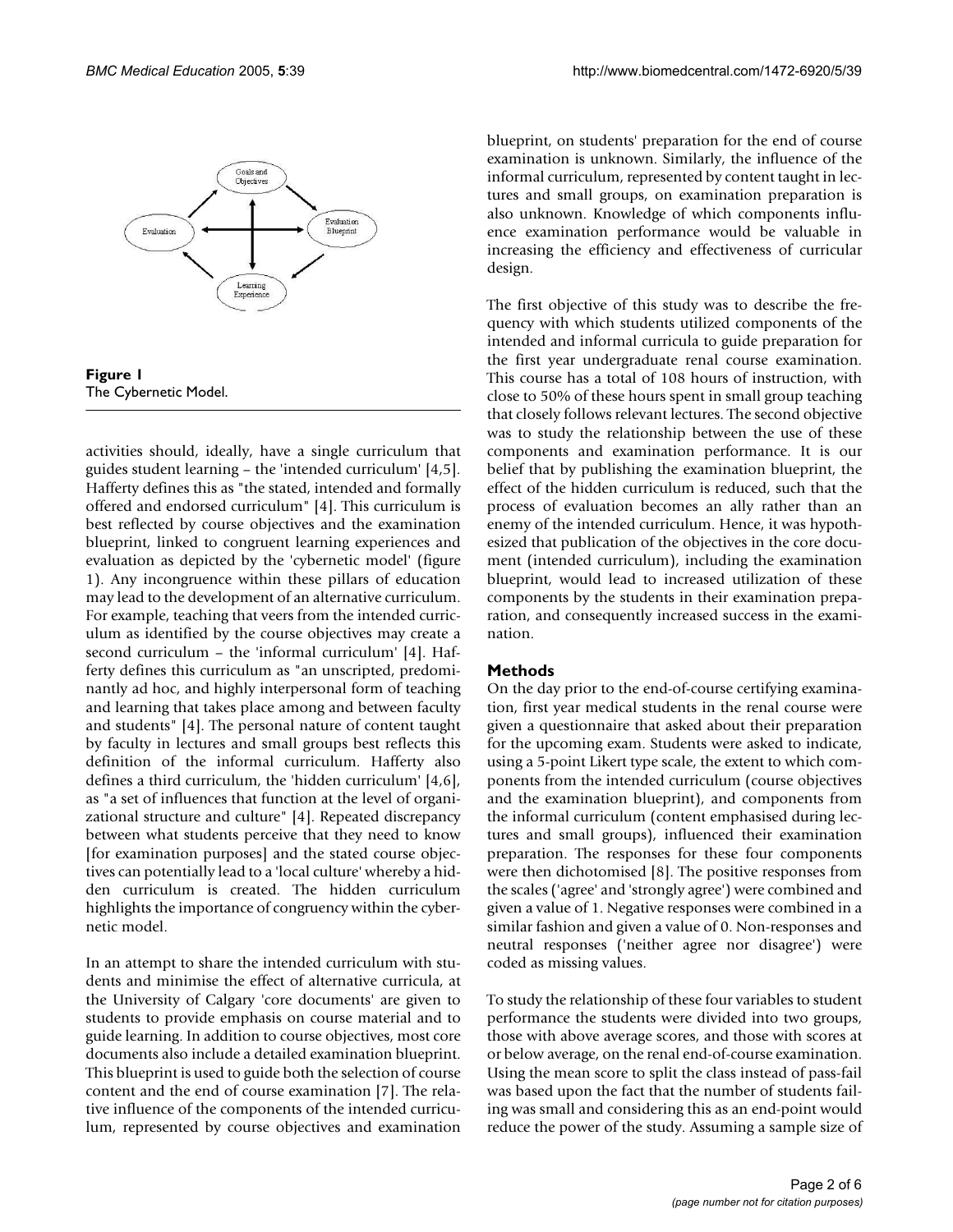| Table 2: Prevalence of variables influencing examination |  |  |
|----------------------------------------------------------|--|--|
| preparation                                              |  |  |

| Variable influencing examination<br>preparation | % Students using<br>this variable |
|-------------------------------------------------|-----------------------------------|
| <b>Objectives</b>                               | 34.7%*                            |
| <b>Examination blueprint</b>                    | 86.7%                             |
| Content emphasised during lectures              | 92.5%                             |
| Content emphasised during small groups          | 93.0%                             |

\*Significantly lower than the other 3 groups combined, P < 0.001.

80 students, considering the students above average versus those at or below average, provided sufficient power ( $>0.80$ ) to detect a difference of  $\geq 32\%$  in utilisation of any of these four examination preparation strategies between the two groups. Fisher's exact test was used for two-sample comparisons of proportions. The four potential influences on examination preparation were entered into a multiple logistic regression model that also considered two-variable interaction terms. The dependent variable was whether or not the students had above average examination scores, and the four individual components were considered as explanatory variables. A backward elimination procedure was used in which nested models were compared using the likelihood ratio test. All statistical tests were two-sided and a p value of <0.05 was considered statistically significant. All statistical analyses were performed using STATA 7.0 software [9].

#### **Results**

Eighty-one of one hundred students in the class completed the questionnaire. For the end of course examination the class mean ( $\pm$  SD) was 83.92 ( $\pm$  7.80)% and the reliability coefficient (Cronbach's alpha) was 0.74. The proportion of students using the individual components for examination preparation is shown in Table 2 and ranged from approximately 35% for objectives to 93% for content emphasised during small group sessions. There was no difference in the proportions of students using the examination blueprint, content emphasised during lectures, and content emphasised during small groups. The proportion of students using course objectives was, however, significantly lower than the other three combined (P  $< 0.001$ ).

Comparing students above and those at or below the mean examination score, there was no difference in the proportions of students using the examination blueprint (85 versus 87.9%,  $p = 1.0$ ), content emphasised during lectures (90.3 versus 94.3%,  $p = 0.7$ ) and content emphasised during small groups (94.6 versus 90.3%,  $p = 0.6$ ) to guide examination preparation. There was a trend towards reduced objectives use by above average students (22.2 versus 42.9%,  $p = 0.08$ ). By multiple logistic regression

there were no significant interactions between variables. The only variable associated with examination performance was the use of objectives, which was associated with reduced odds of having an above average score for this examination. These data are shown in Table 3.

#### **Discussion**

The first objective of this study was to describe the relative influence of components of the intended and informal curricula on examination preparation in a group of first year medical students. As demonstrated in Table 2, course objectives were used by a significantly smaller proportion of students to guide examination preparation than the evaluation blueprint, content emphasised during lectures and material emphasised during small groups. The second objective was to study the relationship between the use of components of the intended and informal curricula and examination performance. We found, in Table 3, that the use of course objectives to guide examination preparation was associated with reduced odds of above average performance (or increased odds of below average performance), while use of the other three components were not significantly associated with students' performance.

Given the emphasis placed on the creation of objectives at all levels of education, the finding that course objectives were downplayed by students when preparing for examinations was unexpected. Several possible explanations for this were considered, the first being that the objectives were incongruent with the evaluation process. This was considered unlikely as the objectives and the final examination were matched using an examination blueprint. Nevertheless, to address this possibility, an analysis was performed on the information from the end-of-course questionnaire, on which students provide feedback about both the course and the certifying examination. Of the 61 (out of 100) students who responded to the statement, "the final evaluation reflected the course objectives" there were none that disagreed with the statement, suggesting objectives were not disregarded due to incongruence with the examination. Note, however, that while 61 students responded to this statement, only 28 actually used objectives.

The second explanation considered for the low utilization of objectives was that the objectives were incongruent with the material actually taught. To address this, all the course preceptors (who were given the list of course objectives prior to the course) were asked whether they used the course objectives as a guide in the preparation of the learning experiences. Of the 19 (out of 32) preceptors who responded, 16 (84%) said that they were aware of the objectives, although only 7 (37%) prepared their learning experiences based on the objectives. The low frequency of preceptors utilizing course objectives in their preparation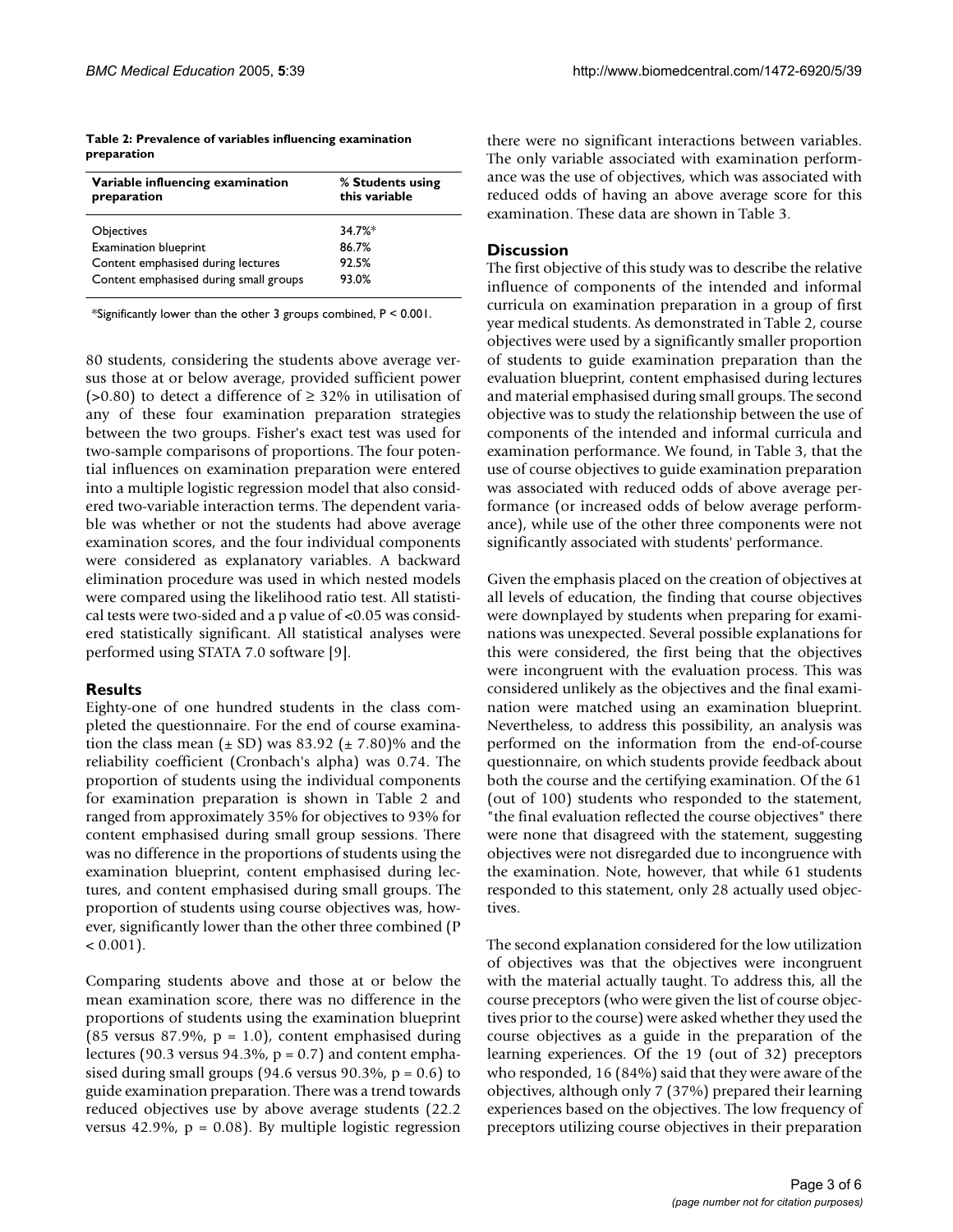| Variable influencing examination preparation | Odds ratio of above average score* [95% CI] | P value |
|----------------------------------------------|---------------------------------------------|---------|
| <b>Objectives</b>                            | $0.27$ [0.07, 0.97]                         | 0.04    |
| <b>Examination blueprint</b>                 | $0.95$ [0.20, 4.52]                         | 0.95    |
| Content emphasised during lectures           | $0.62$ [0.04, 9.61]                         | 0.73    |
| Content emphasised during small groups       | 5.74 [0.39, 83.16]                          | 0.20    |

**Table 3: Relationship between variables influencing examination preparation and the odds of obtaining an above average examination score**

\*The odds ratio for each variable is adjusted for the effects of the other three variables in the model

for lectures and small groups creates the potential for an informal curriculum. Despite course objectives also being downplayed by preceptors, there appeared to be congruence between the learning experiences and the evaluation process as only 4% of students disagreed with the statement that "the exam tested material actually taught" and 2% disagreed with the statement that "the exam tested important aspects of subject matter". The observation of congruence between the material taught and the evaluation process suggests that the informal (or delivered) curriculum did not significantly veer from the path of the intended curriculum, i.e., the material taught matched the course **objectives**.

The third explanation considered for the low utilization of objectives was that they were poorly written. This was considered an unlikely explanation as the course objectives were essentially the same as those adopted by the Medical Council of Canada and written by the same person who has considerable expertise in this area [10].

Having failed to demonstrate incongruence between objectives and the other pillars of education, it can be concluded that the most likely explanation for objectives being disregarded was that they had become redundant in the face of other 'stronger' influences on examination preparation. As 'actions speak louder then words' it is not surprising that the proportion of students using components of the informal curriculum was greater than the proportion using objectives on examination preparation (which is not a problem if these are congruent). It is interesting to note, however, that the proportion of students using the examination blueprint was not different from the proportion using components of the informal curriculum. This observation would suggest that publishing the examination blueprint may be a better way of guiding learning by the intended curriculum than publishing the course objectives.

The second finding of the paper was an apparent negative impact of using objectives to guide examination preparation. The explanation for this is not immediately clear. As discussed above, the observed congruence between objectives and the evaluation process would suggest that the objectives themselves were not misleading. As such, it can be concluded that the more likely explanation for the association between the use of objectives and lower (or equal) than average performance was reverse causality. A possible interpretation of these is that most students did not use objectives in examination preparation because they didn't need to use them. Weaker students, on the other hand, may still have been unsure as to what they should have learned by the end of the course. Using objectives at this late stage might, therefore, be an indicator, rather than a cause, of poor examination preparation.

There are some important limitations to this study that should be considered. The study sample was a single class during a single undergraduate course and, as such, the findings may not be generalizable. Another important consideration is the fact that not all courses have an examination blueprint and it is possible, if not probable, that objectives have a greater influence on examination preparation when they represent the only published component of the intended curriculum. Similarly, the congruence between the material taught and the evaluation process may have afforded students the luxury of disregarding the objectives, which may not be the case if the informal curriculum veers significantly from the intended curriculum. Lastly, this study was limited in that exit interviews or focus groups were not conducted to explain why students did not turn to the objectives as much for guidance. These sorts of investigations would be of clear benefit in future similar studies.

### **Conclusion**

The results observed in this study suggest that in preparing for the renal course examination, students appeared to be influenced at least as much by features of the informal curriculum (content in small groups and lectures) as by features of the intended curriculum (course objectives and examination blueprinting). This is an important reminder to medical educators that, once the intended curriculum is set, careful attention is required to the informal curriculum for the initial objectives to be met. With regards to the components of the intended curriculum, the examination blueprint was used by the majority of students whereas a minority employed objectives to guide examination preparation. The strategy of disregarding objectives in examination preparation appeared to be effective, suggesting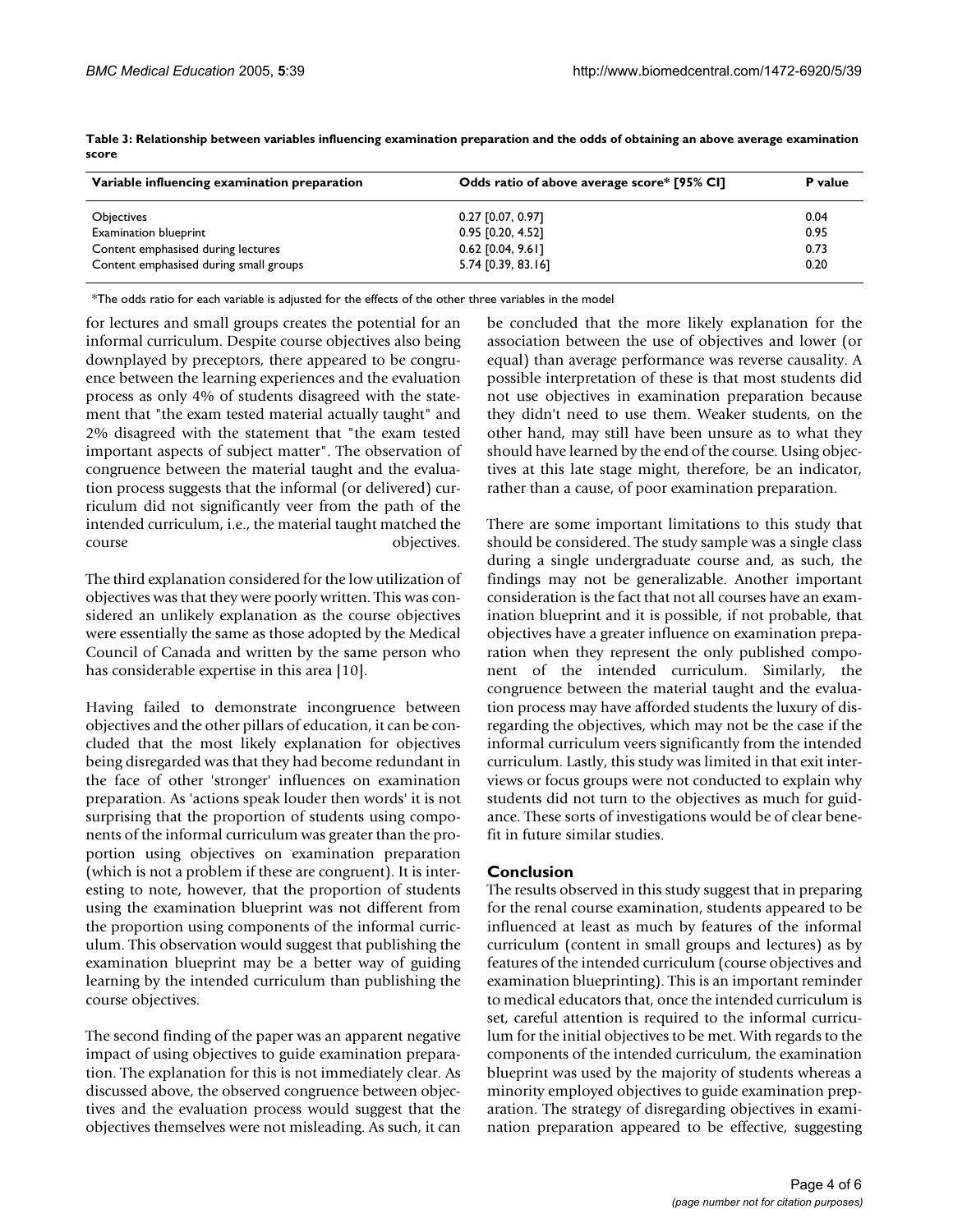that well prepared students had no need to review the objectives at this stage. This is also key in course preparation, in highlighting the importance and potential power of an examination blueprint.

We would guard against concluding from these results that objectives are redundant, as we do believe that all worthwhile educational experiences are initially driven by objectives. Instructional objectives serve two important purposes: to guide course design and assessment, and secondly to communicate expectations to students. It may be that in the final preparatory stage for examinations, when these two purposes have already been served, students turn their attention to other important features of a course, such as the examination blueprint. The notion that the more successful students were able to disregard objectives when preparing for their examination may be a testimony to the congruence between the pillars of education in a well-designed course.

#### **Competing interests**

The author(s) declare that they have no competing interests.

#### **Authors' contributions**

- KM conceived of the study, participated in its design, coordination and final manuscript draft

- SC participated in manuscript revisions, and drafted the final manuscript

- DM and TL participated in study design and coordination

- HM participated in a detailed revision of the initial manuscript draft

- WW participated in the study/survey design, and manuscript drafting

#### **References**

- 1. Suter E, Mandin H, Small P: **The sciences in the education of physicians.** *Basic Science Educator* 1998, **8:**7-9.
- 2. Newble D, Entwistle N: **[Learning styles and approaches: impli](http://www.ncbi.nlm.nih.gov/entrez/query.fcgi?cmd=Retrieve&db=PubMed&dopt=Abstract&list_uids=3724571)[cations for medical education.](http://www.ncbi.nlm.nih.gov/entrez/query.fcgi?cmd=Retrieve&db=PubMed&dopt=Abstract&list_uids=3724571)** *Medical Education* 1986, **20:**162-175.
- 3. Curry L: **[Cognitive and learning styles in medical education.](http://www.ncbi.nlm.nih.gov/entrez/query.fcgi?cmd=Retrieve&db=PubMed&dopt=Abstract&list_uids=10219223)** *Academic Medicine* 1999, **74:**409-413.
- 4. Hafferty F: **[Beyond curricular reform: confronting medicine's](http://www.ncbi.nlm.nih.gov/entrez/query.fcgi?cmd=Retrieve&db=PubMed&dopt=Abstract&list_uids=9580717) [hidden curriculum.](http://www.ncbi.nlm.nih.gov/entrez/query.fcgi?cmd=Retrieve&db=PubMed&dopt=Abstract&list_uids=9580717)** *Academic Medicine* 1998, **73:**403-407.
- 5. Prideaux D: **[ABC of learning and teaching in medicine: Curric](http://www.ncbi.nlm.nih.gov/entrez/query.fcgi?cmd=Retrieve&db=PubMed&dopt=Abstract&list_uids=12560283)[ulum design.](http://www.ncbi.nlm.nih.gov/entrez/query.fcgi?cmd=Retrieve&db=PubMed&dopt=Abstract&list_uids=12560283)** *BMJ* 2003, **326:**268-270.
- 6. Roberts L, McCarty T, Obenshain S: **[Comprehensive perform](http://www.ncbi.nlm.nih.gov/entrez/query.fcgi?cmd=Retrieve&db=PubMed&dopt=Abstract&list_uids=10676221)[ance examination gives insight into the "hidden curriculum".](http://www.ncbi.nlm.nih.gov/entrez/query.fcgi?cmd=Retrieve&db=PubMed&dopt=Abstract&list_uids=10676221)** *Academic Medicine* 1999, **74:**597.
- 7. Bordage G, Brailovsky C, Carretier H, Page G: **[Content validation](http://www.ncbi.nlm.nih.gov/entrez/query.fcgi?cmd=Retrieve&db=PubMed&dopt=Abstract&list_uids=7718059) [of key features on a national examination of clinical decision](http://www.ncbi.nlm.nih.gov/entrez/query.fcgi?cmd=Retrieve&db=PubMed&dopt=Abstract&list_uids=7718059)[making skills.](http://www.ncbi.nlm.nih.gov/entrez/query.fcgi?cmd=Retrieve&db=PubMed&dopt=Abstract&list_uids=7718059)** *Academic Medicine* 1995, **70:**276-281.
- 8. Jamieson S: **[Likert scales: how to \(ab\) use them.](http://www.ncbi.nlm.nih.gov/entrez/query.fcgi?cmd=Retrieve&db=PubMed&dopt=Abstract&list_uids=15566531)** *Medical Education* 2004, **38:**1217-8.
- 9. **Stata- Statistical Software for Professionals** [\[http://](http://www.stata.com) [www.stata.com](http://www.stata.com)]
- 10. Mandin H, Dauphinee W: **[Conceptual guidelines for developing](http://www.ncbi.nlm.nih.gov/entrez/query.fcgi?cmd=Retrieve&db=PubMed&dopt=Abstract&list_uids=11031155) [and maintaining curriculum and examination objectives: the](http://www.ncbi.nlm.nih.gov/entrez/query.fcgi?cmd=Retrieve&db=PubMed&dopt=Abstract&list_uids=11031155) [experience of the Medical Council of Canada.](http://www.ncbi.nlm.nih.gov/entrez/query.fcgi?cmd=Retrieve&db=PubMed&dopt=Abstract&list_uids=11031155)** *Academic Medicine* 2000, **75:**1031-1037.

#### **Pre-publication history**

The pre-publication history for this paper can be accessed here:

http://www.biomedcentral.com/1472-6920/5/39/prepub